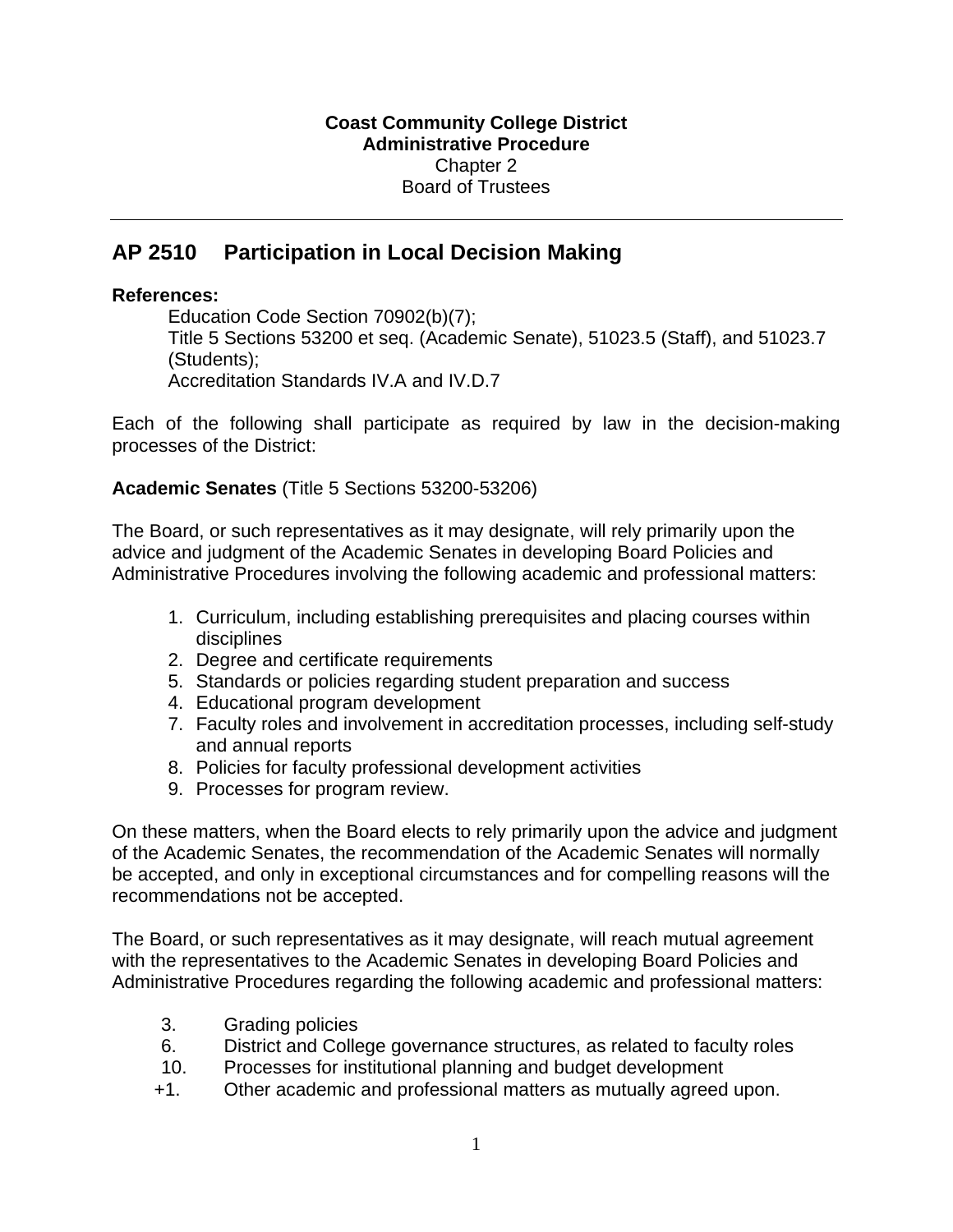In instances where the Board and the Academic Senates cannot reach mutual agreement, existing Board Policy and Administrative Procedure shall remain in effect unless continuing with such Board Policy or Administrative Procedure expose the District to legal liability or causes substantial fiscal hardship. In cases where there is no existing Board Policy or Administrative Procedure, or in cases where the exposure to legal liability or substantial fiscal hardship requires existing Board Policy or Administrative Procedure to be changed, the Board may act, after a good faith effort to reach agreement, but only for compelling legal, fiscal, or organizational reasons.

An Academic Senate may assume such responsibilities and perform such functions as may be delegated to it by the Board or its designee. The appointment of faculty members to serve on college or district-wide committees shall be made, after consultation with the Chancellor or designee, by the Academic Senates.

Administrative Retreat Rights. The Board, in making its determination, is to rely primarily on the advice and judgment of the Academic Senates to determine the minimum qualifications of an administrator seeking faculty status. These procedures are to be mutually agreed upon between the Board and the Academic Senates.

Curriculum Committee. The composition of the Curriculum Committee is to be established through mutual agreement between the Academic Senates and District management.

Equivalencies. Equivalencies to minimum qualifications process, criteria, and standards are to be agreed upon by the Board or designee and the Academic Senates.

Faculty Hiring. Faculty hiring criteria, policies, and procedures are to be agreed upon by the Board or designee and the Academic Senates.

## **Staff, Administrators, Managers, and Confidential Employees** (Title 5 Section 51023.5)

Staff, administrators, managers, and confidential employees shall be provided with opportunities to participate effectively in the formulation and development of policies and procedures that have a significant effect on them. The opinions and recommendations of the Coast Federation of Classified Employees, the OCC Classified Senate, the GWC Classified Connection, the Coastline Classified Senate, the District Classified Council, the District Managers' Association, and the Association of Confidential Employees will be given reasonable consideration.

Except for unforeseeable emergency situations, the Board shall not take any action on matters that have a significant effect on staff, administrators, managers, and confidential employees until these constituent groups have been provided the opportunity to participate.